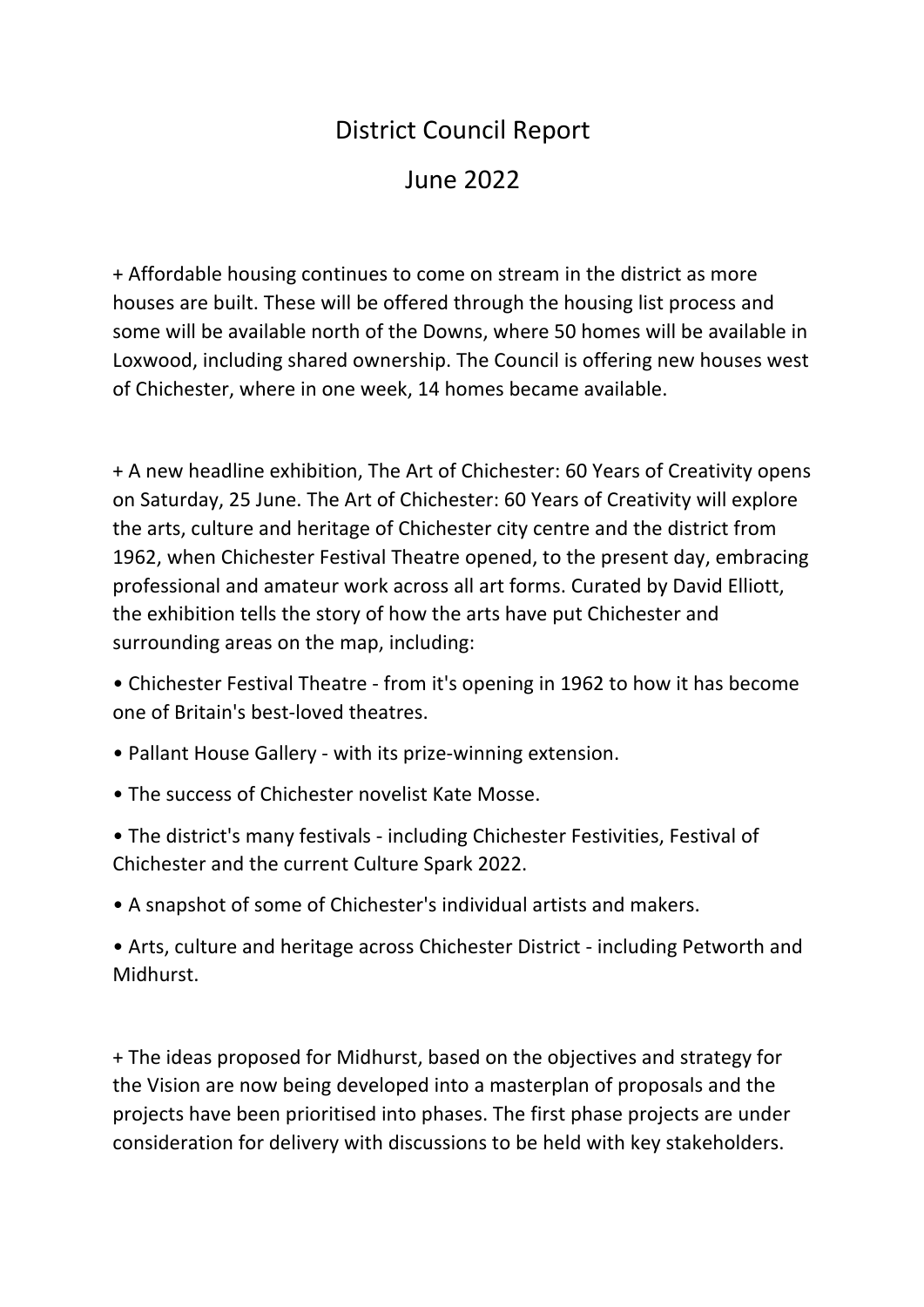+ The government have drafted the 'Levelling-up and Regeneration Bill' which includes proposals to make the regime for Pavement Licences under the Business and Planning Act 2020 permanent. The Business and Planning Act 2020 was initially brought in as an emergency piece of legislation in July 2020 in response to the COVID-19 pandemic, in order to provide a quicker and cheaper service for licensed premises to apply to place tables and chair on the public highway outside their premises.

The Business and Planning Act 2020 is currently set to expire on 30 September 2022 and currently we have 23 issued Pavement Licences.

The proposed Bill includes some amendments to the current provisions including amending the fee that councils can charge applicants, increasing it from £100 to £350 for existing licensed premises and £500 for new applicants. In order to support businesses during what has been an extremely challenging period, Chichester District Council decided not to charge for the grant of a Pavement Licence.

However, it would be appropriate to revisit that decision should the Pavement Licence process under the Business and Planning Act 2002 become permanent. The other proposals are to extend the public consultation and determination from 7 days to 14 days and extending the maximum duration of Pavement Licences from 1 year to 2 years. The fees charged and length of licence granted are likely to remain at the Council's discretion. The Bill is currently a draft piece of legislation and subject to change. This will be debated by Parliament before becoming law.

+ In the first 3 months of 2022 there were 156 business which started up in the district which is the same number as the same 3 months in 2021 and 29 higher than in the previous 3 months. The comparison against last year in terms of growth rate ranks the district at 23 out of the 309 English districts.

+ The Council is able to announce a new grant funded scheme for domestic energy efficiency improvement, known as Warmer Homes. Chichester District Council is part of a consortium of 21 local authority partners, led by Portsmouth City Council and AgilityEco, which has secured £32 million in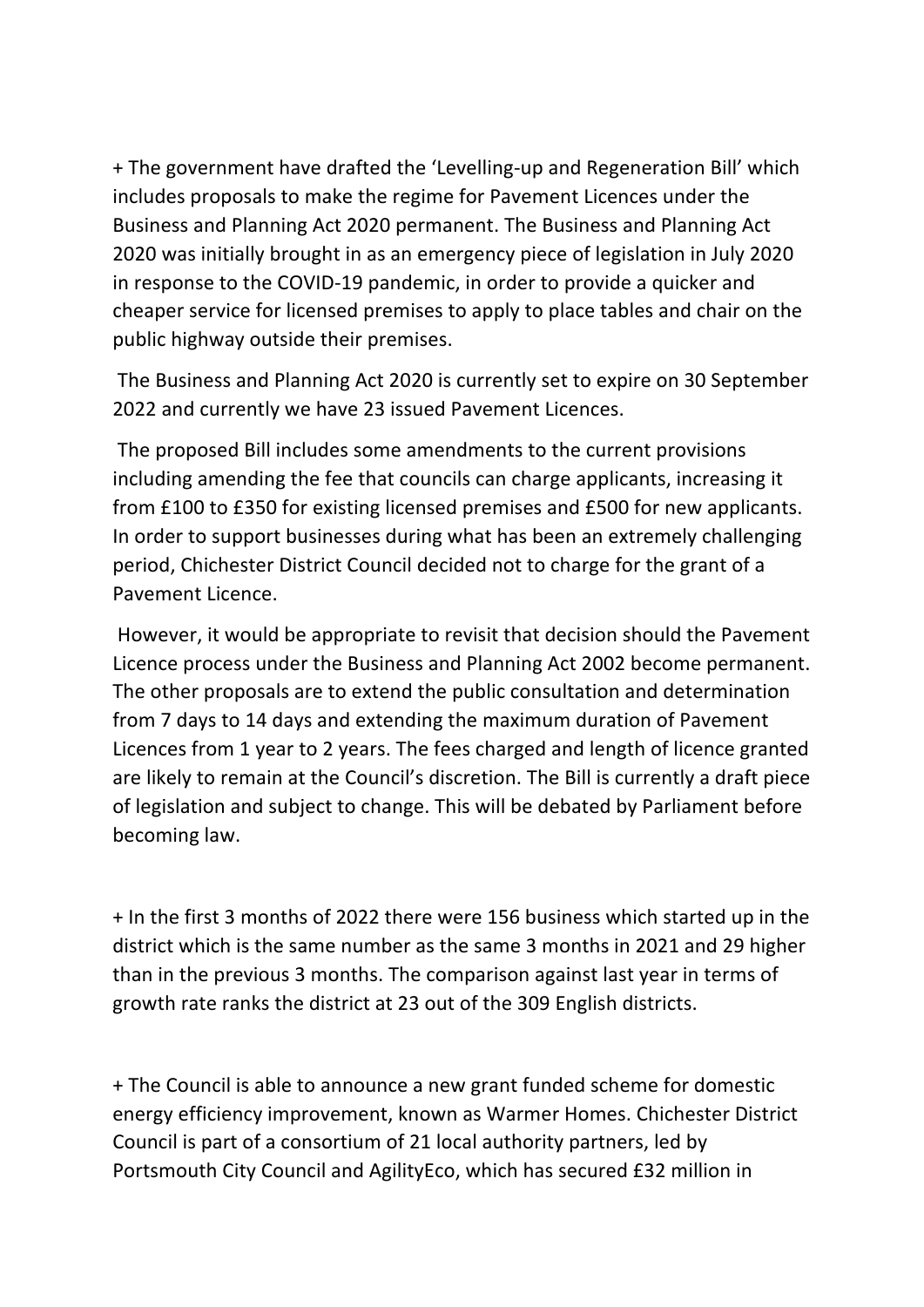government funding for the scheme. Grants are available to homeowners who live in a property with an Energy Performance Certificate (EPC) of D or below and have a household income of below £30,000 per year or are on specific means tested benefits. Tenants renting in the private sector can also apply if they meet this eligibility criteria, but their landlords will be expected to contribute a third towards the total cost. Measures available include insulation, air source heat pumps, solar PV, high heat retention storage heaters and heating controls. Warmer Homes has two initiatives within it: Green Homes Grant Local Authority Delivery Scheme 3 (known as LAD3) and Home Upgrade Grant (HUG). HUG is targeted at properties that do not have gas central heating or a gas boiler. LAD3 is open to properties with all types of heating. AgilityEco is using household data to target letters at those households that appear eligible for either of the two schemes

+ Update on the £150 energy bills rebate as of 13 May 2022. Payments for eligible residents who pay by direct debit commenced on 11 April 2022. So far over £3.8 million has been paid out to 25,604 residents. This equates to 71% of all payments being made as of 13 May 2022. Residents who do not pay their council tax by direct debit are being written to as they are required to provide their bank account details for the payments to be made. Letters are being sent out in tranches during May to manage the incoming customer contact that arises from this. The bulk of all energy payments will be paid by the end of May 2022. Where we have applications still to process, we will be reviewing what we can do in early June to ensure payments are issued as quickly as possible. Officers continue to work extremely hard to ensure eligible residents receive their payments as quickly as possible.

+ As part of HM Treasury funded Trees Outside Woodland programme in Chichester District, the Council took part in four tree planting pilots during the 2021/22 tree planting season; a subsidised tree scheme; planting trees in the farmed landscape; an agroforestry and orchard scheme; and an urban tree scheme. CDC distributed over 8,000 free trees to residents, community groups, parish councils, businesses and landowners. CDC planted three mini urban forests within the district, funded three agroforestry and community orchard projects, and funded five planting projects within the farmed landscape. In total over 12,000 trees have been planted across the district. We have